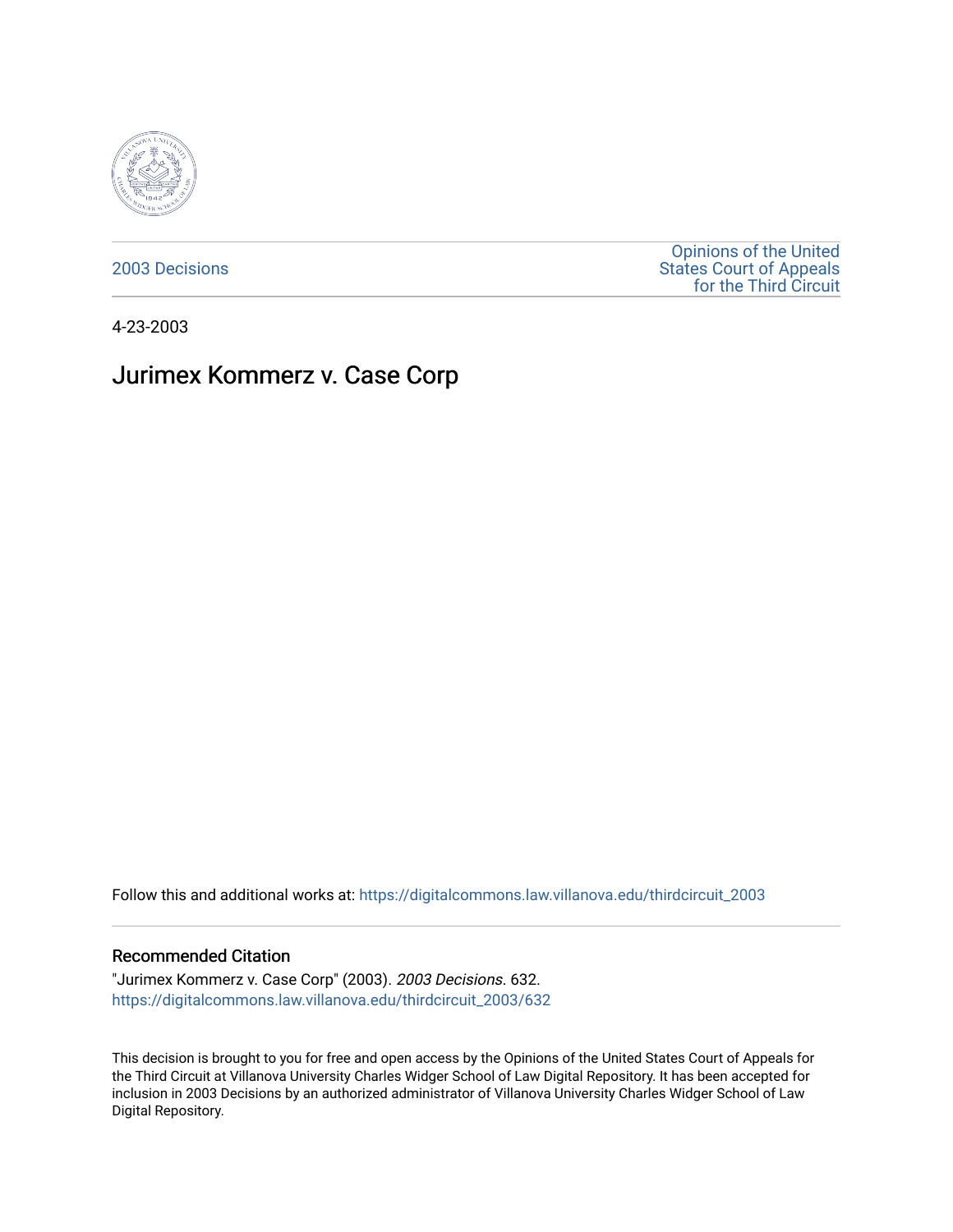#### NOT PRECEDENTIAL

# THE UNITED STATES COURT OF APPEALS FOR THE THIRD CIRCUIT

No. 02-1916 \_\_\_\_\_\_\_\_\_\_\_

\_\_\_\_\_\_\_\_\_\_\_

# JURIMEX KOMMERZ TRANSIT G.M.B.H.; JURIMEX KOMMERZ TRANSIT AGRAR CONSULTING PROJEKT KAS G.M.B.H.; ARGE IPC-JURIMEX

Appellants

v.

# CASE CORPORATION

\_\_\_\_\_\_\_\_\_\_\_

ON APPEAL FROM THE UNITED STATES DISTRICT COURT FOR THE DISTRICT OF DELAWARE

> (D.C. Civil No. 00-cv-00083) District Judge: The Honorable Joseph J. Farnan, Jr.

#### ARGUED MARCH 12, 2003

\_\_\_\_\_\_\_\_\_\_\_

BEFORE: SLOVITER, NYGAARD, and ALARCON,<sup>\*</sup> Circuit Judges.

(Filed: April 23, 2003)

<sup>\*</sup>Honorable Arthur L. Alarcon, Senior Circuit Judge for the United States Court of Appeals for the Ninth Circuit, sitting by designation.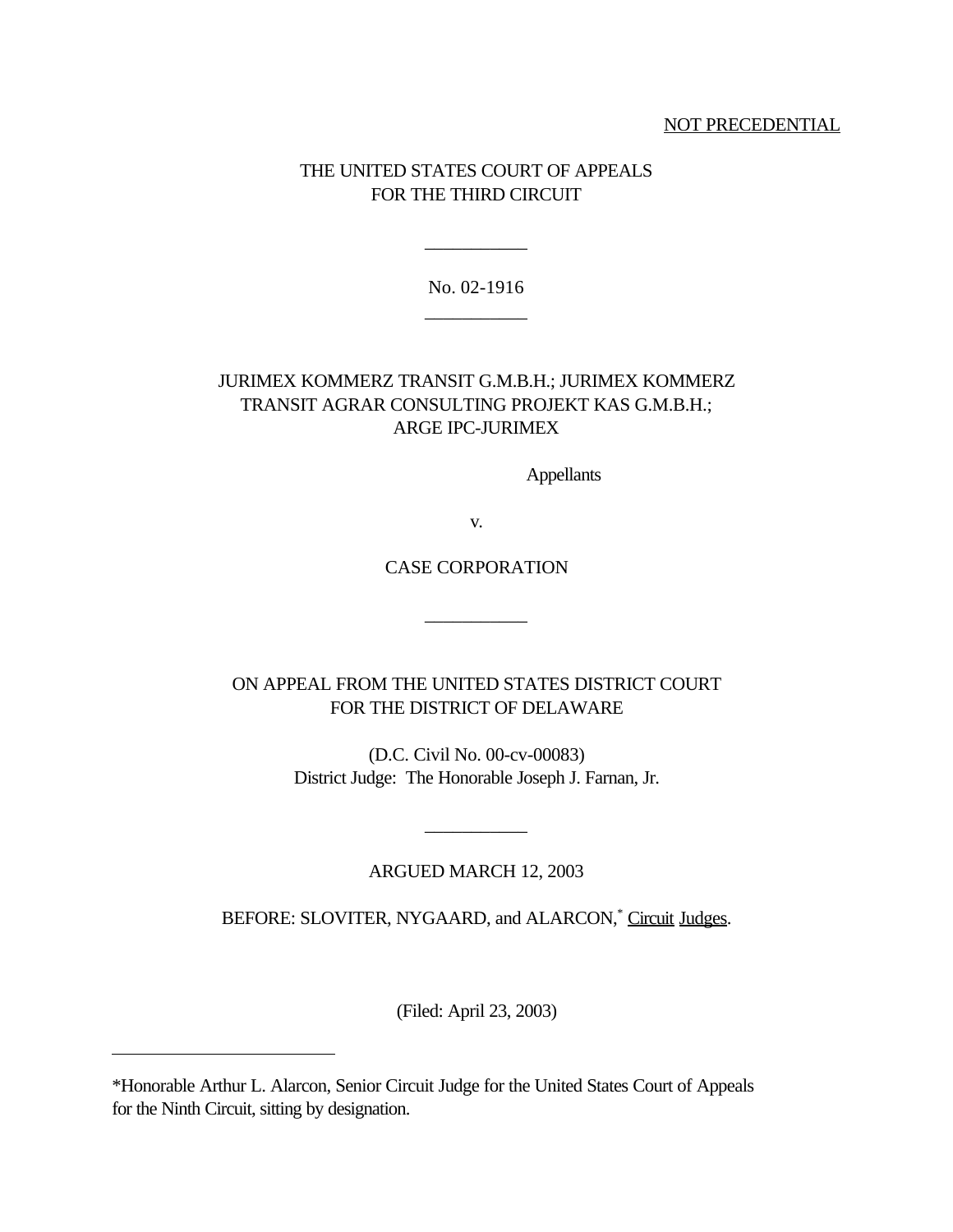Daniel J. Kornstein, Esq. (Argued) Kornstein Veisz Wexler & Pollard 757 Third Avenue New York, NY 10017 Counsel for Appellants

David C. McBride, Esq. John W. Shaw, Esq. Young Conaway Stargatt & Taylor P. O. Box 391, 1000 West Street Brandywine Building, 17<sup>th</sup> Floor Wilmington, DE 19899

William E. Deitrick, Esq. William B. Berndt, Esq. James C. Schroeder, Esq. (Argued) Mayer Brown Rowe & Maw 190 South LaSalle Street Chicago, IL 60603 Counsel for Appellee

# OPINION OF THE COURT \_\_\_\_\_\_\_\_\_\_\_

\_\_\_\_\_\_\_\_\_\_\_

NYGAARD, Circuit Judge.

This appeal involves a series of transactions arranging for the sale of agricultural equipment in Kazakhstan. Jurimex, a foreign plaintiff, filed suit in the District Court against Case Corporation—the parent company to Case France, Case Europe, and Case Neustadt—alleging that Case breached an oral contract providing a commission to Jurimex for acting as the local liaison between Case, potential financiers, and Golden Grain, a Kazakh buyer. Case filed a motion to dismiss pursuant to 12(b)(1) and 12(b)(7), arguing that its foreign subsidiaries were necessary and indispensable parties under Rule 19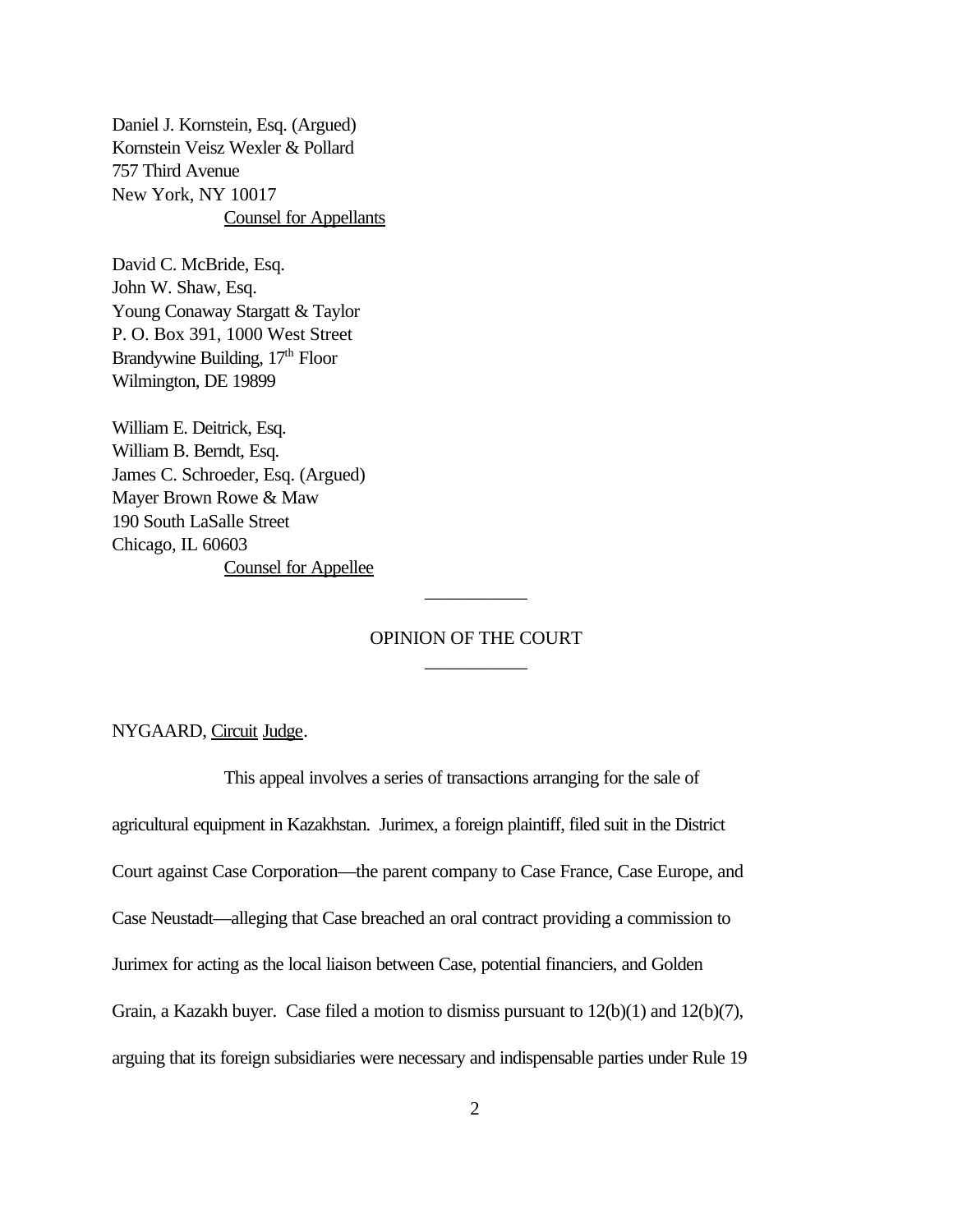and addition of these parties would destroy diversity jurisdiction. The District Court agreed and granted the motion. Jurimex argued that it was trying to hold Case liable, not as merely the parent of the subsidiaries, but rather because the subsidiaries were acting as agents of Case. However, this theory could not be found anywhere in the original complaint (indeed, there was no mention of a subsidiary). The District Court properly applied a Rule 19 analysis and dismissed the complaint. The District Court also properly denied discovery on the agency theory at that time because there was nothing in the complaint to which the theory could relate. Faced with the dismissal, Jurimex moved to amend their complaint to more specifically plead an agency relationship between Case and its European subsidiaries. The District Court denied this motion, finding that the amendment would be futile.

We will affirm the decision of the District Court to dismiss the original complaint because agency was never pleaded. However, we will reverse the decision to deny the amended complaint because in it Jurimex has sufficiently pleaded agency.

# I. Jurisdiction and Standard of Review

The District Court had subject matter jurisdiction under 28 U.S.C. § 1332(a)(2) because the matter in controversy exceeds \$75,000 and the parties to the dispute are a citizen of a State and citizens of a foreign state. We have jurisdiction over a final order of the District Court pursuant to 28 U.S.C. §1291.

There are two decisions on appeal and each has its own standard of review. As to the decision to dismiss the complaint for failure to join an indispensable party, we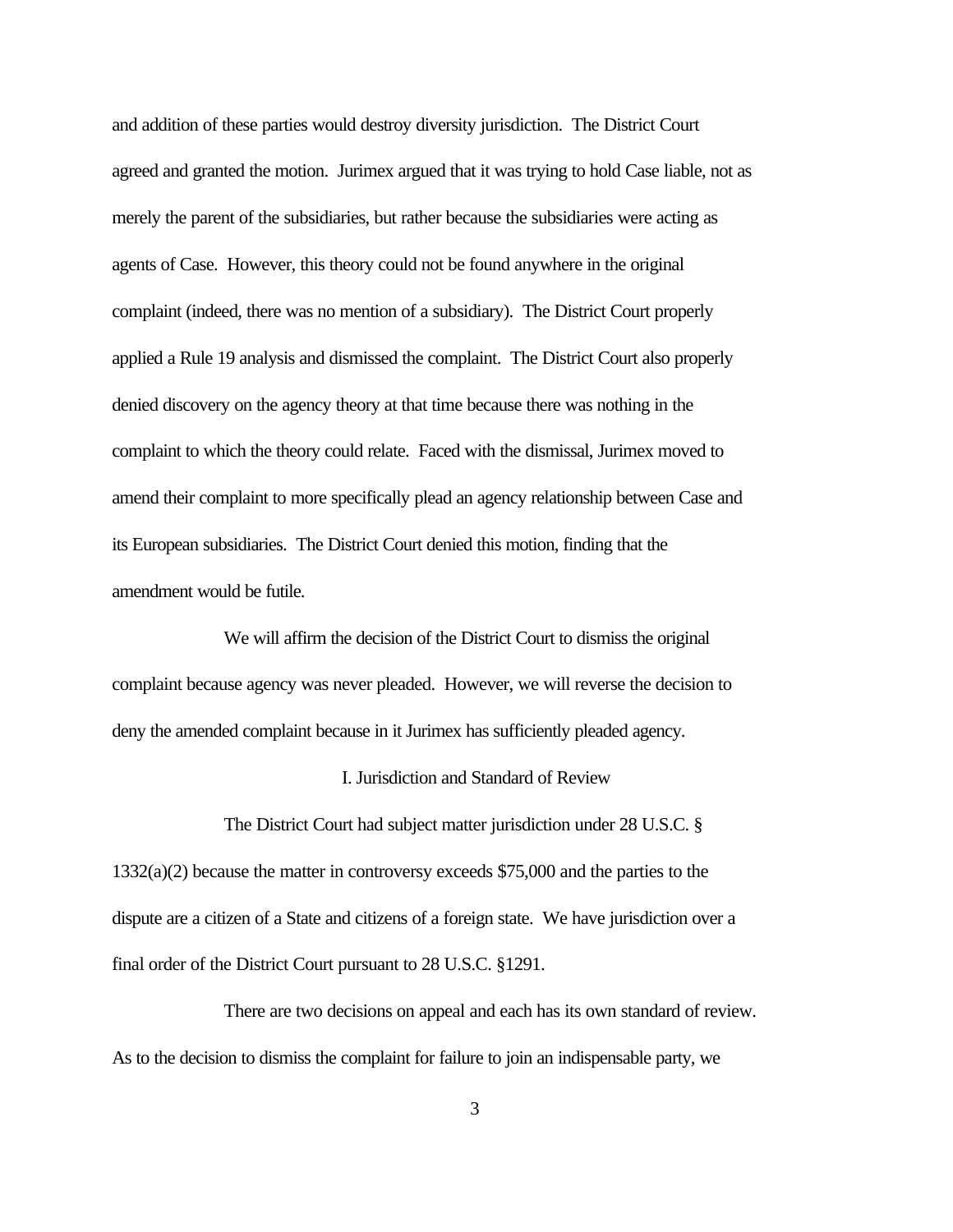have a bifurcated process of review. "To the extent that a district court's Rule 19(a) determination is premised on a conclusion of law, ...our scope of review is plenary. We, however, review any subsidiary findings of fact only for clear error." *Janney Montgomery Scott, Inc. v. Shepard Niles, Inc.*, 11 F.3d 399, 404 (3d Cir. 1993). Under Rule 19(b), we review the district court's determination that the Case subsidiaries were indispensable and the resulting dismissal of the complaint for abuse of discretion. *Id*. at 403. The decision to deny discovery is also reviewed under an abuse of discretion standard. *Brumfield v. Sanders*, 232 F.3d 376, 380 (3d Cir. 2000).

The District Court's second order denied Jurimex's motion for leave to amend its complaint as futile. We review such decisions for abuse of discretion. *Krantz v. Prudential Investments Fund Management*, 305 F.3d 140, 144 (3d Cir. 2002). "A district court abuses its discretion when its decision rests upon a clearly erroneous finding of fact, an errant conclusion of law, or an improper application of law to fact." *Hofkin v. Provident Life & Acc. Ins. Co.*, 81 F.3d 365, 369 (3rd Cir. 1996) (quoting *International Union, United Auto., Aerospace and Agric. and Implement Workers of Am., UAW v. Mack Trucks, Inc.*, 820 F.2d 91, 95 (1987) appeal on remand, 917 F.2d 107 (3rd Cir. 1990)).

#### II. Background

As this appeal comes on a motion to dismiss, "we accept all factual allegations in the complaints and all reasonable inferences to be drawn therefrom in the light most favorable to the plaintiffs." *Lorenz v. CSX Corp.*, 1 F.3d 1406, 1411 (3d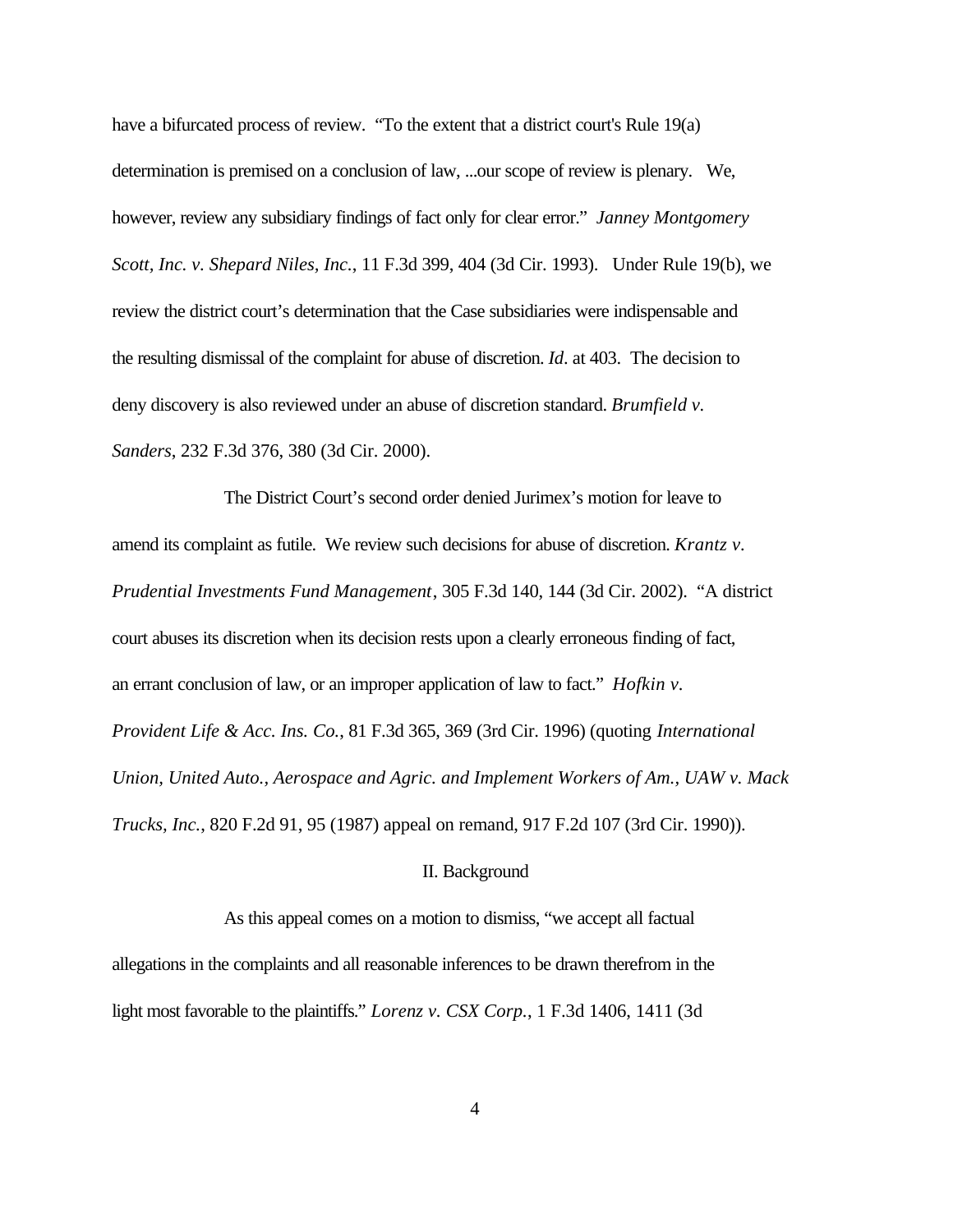Cir.1993). According to the amended complaint,<sup>1</sup> in April 1999, Case Neustadt, on behalf of Case, sought to obtain Jurimex's assistance in brokering a sale between Case and Agro Industrial Corporation Golden Grain (Golden Grain), a corporation in Kazakhstan. Although another company, I.P. Consult (IPC), was acting as Case's representative in Kazakhstan, it had no experience in the grain trade or with such large transactions. In May 1999, representatives of Case, Jurimex, and IPC met in Vienna, Austria, and reached a business agreement. This agreement divided the work required to effectuate the transaction in Kazakhstan. IPC would handle the 'technical' aspects of the transaction relating to the equipment and Jurimex agreed to handle the 'agricultural' aspect. Jurimex would be responsible for lining up "offtakers," which are companies that agree to purchase the wheat produced by Golden Grain once they are using the new Case equipment. These guarantees by the offtakers are essential for securing credit from a bank for the purchase of the Case equipment, as they evince future income and assuage the bank that the money lent to Golden Grain will be repaid.

After the meeting, Patrice Loiseleur, Business Manager of International Sales at Case France, on behalf of Case, requested that Jurimex conduct a project study for the machinery and a feasibility study on the exportation of Golden Grain's wheat in Kazakhstan. Loiseleur also promised Jurimex that it would act as Case's future

<sup>1.</sup> We draw the factual scenario alleged by Jurimex from the amended complaint where Jurimex identified the specific subsidiaries involved in the meeting, transactions, etc. The original complaint was identical in factual nature but referred to "Case" generically, rather than acknowledging the subsidiaries, and failed to allege agency.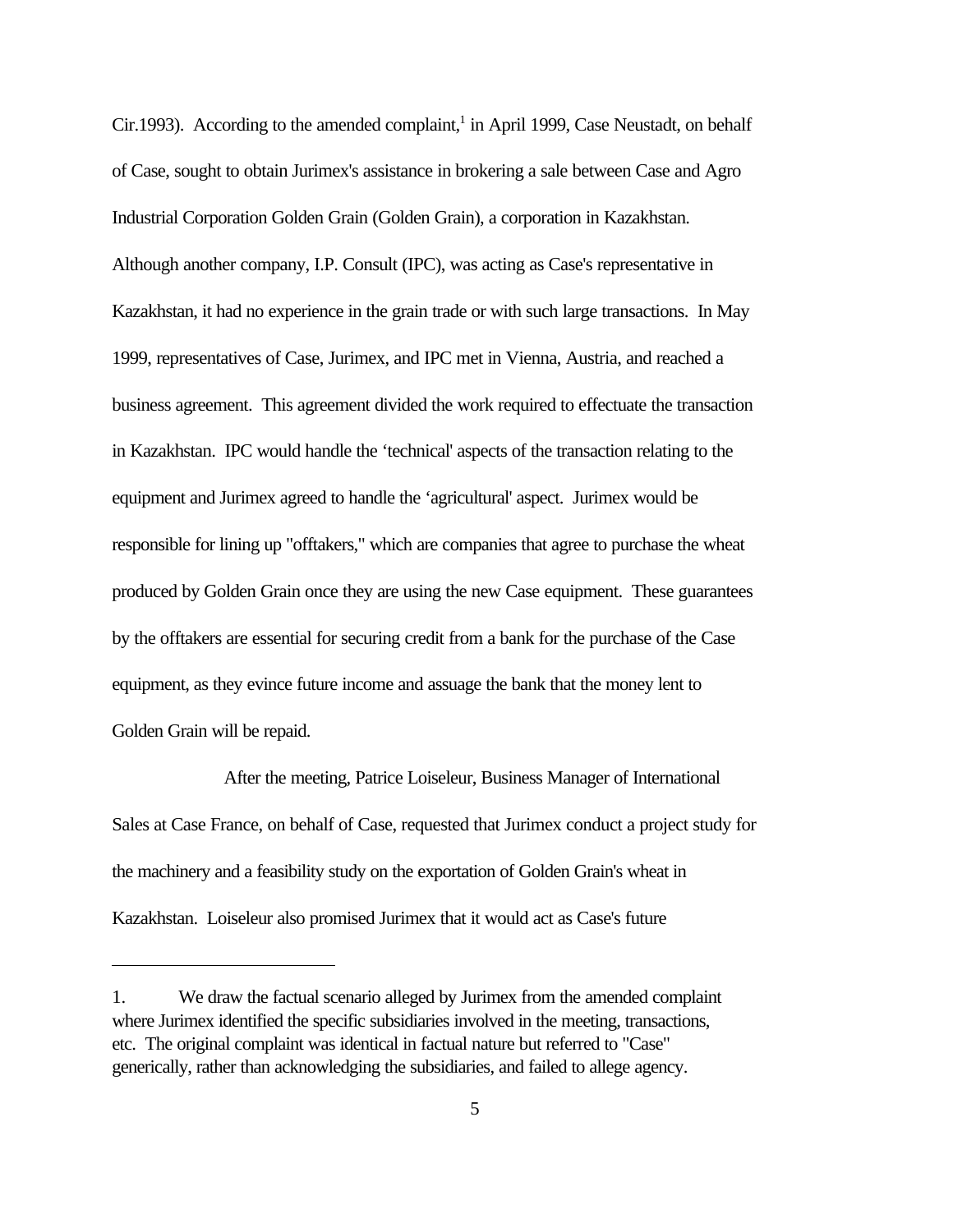representative in Kazakhstan and would be responsible for financing the transaction. To accommodate this request, Jurimex formed Jurimex Kommerz Transit Agrar Consulting Projekt KAS (Jurimex Projekt) and created an Austrian partnership with IPC, called Arge IPC-Jurimex (IPC-Jurimex) to negotiate with Golden Grain.

The parties met again at the end of May 1999 in Paris and agreed to the financial aspects of the transaction. Specifically, of the estimated \$40 million in revenues, \$23.2 million would go to Case and the remaining \$16.8 million would be used for freight costs and compensation to IPC-Jurimex. During the meeting, Girard Chiffert, an executive of Case Europe, confirmed to Jurimex that the financing guidelines were dictated by Case and that any changes would have to go through Case. Jurimex was also instructed by Loiseleur to continue negotiating with Golden Grain and Golden Grain's bank and continue to seek more offtakers.

Several exchanges occurred in June of 1999, where top management of Case, Case Europe, Case France and IPC-Jurimex reached an understanding of the financial structure and decided to affirmatively proceed with the transaction. However, Case and IPC held a secret meeting with a different bank that had expressed interest in financing the transaction and Glencore Grain, an offtaker already obtained by Jurimex, at which time the parties agreed to proceed with Case directly and cut Jurimex out of the deal with respect to both the bank's financing and the future sale of Golden Grain's wheat to Glencore. Ultimately, the transaction was completed without Jurimex's involvement. Jurimex claims that Case's unlawful exclusion of Jurimex from the transaction deprived them of \$7.5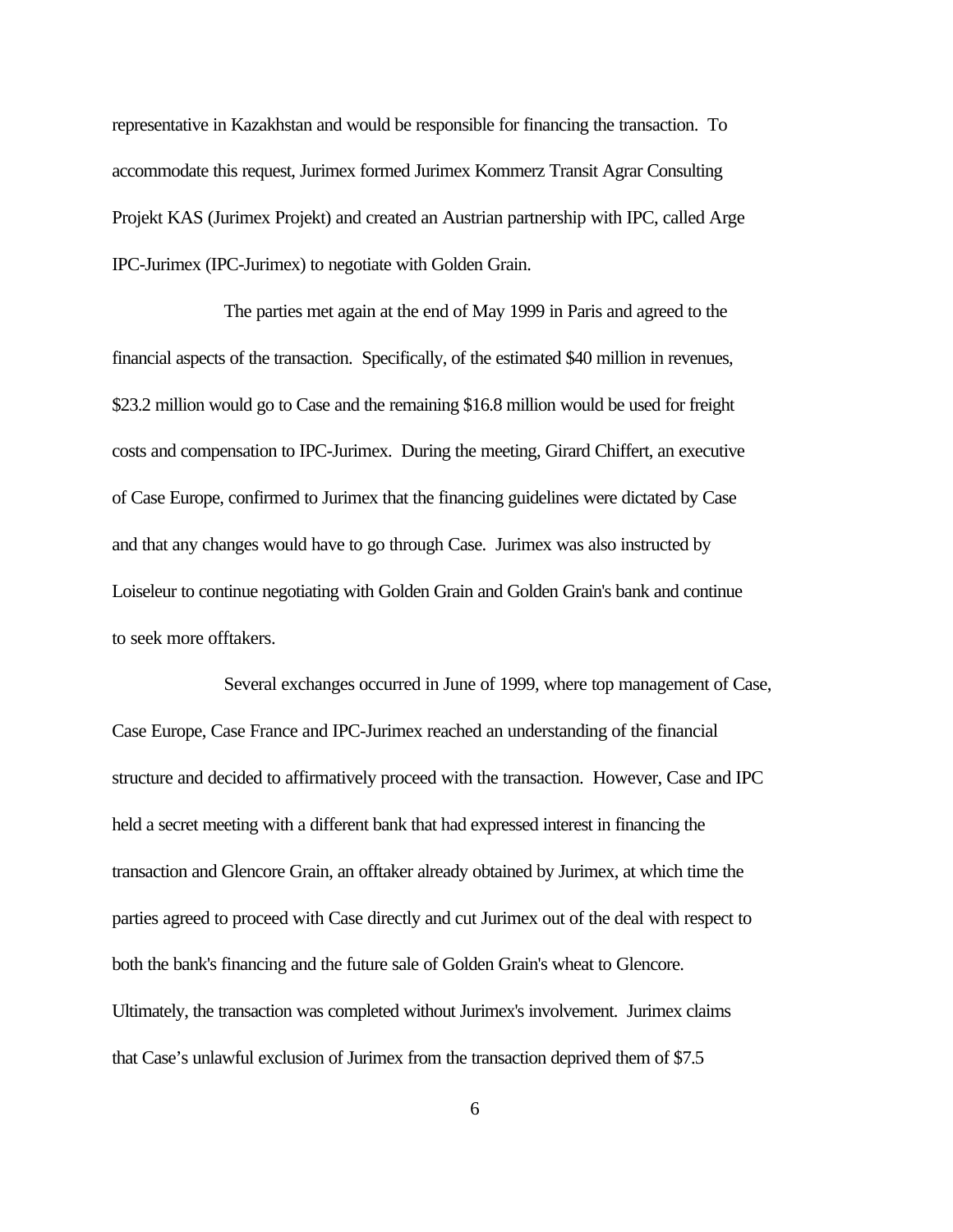million in proceeds from the direct transaction, as well as an additional \$28 million from the fees associated with the wheat sales previously arranged and finalized by Jurimex. Case also reneged on its promise to make Jurimex its representative in Kazakhstan, depriving Jurimex of substantial future business.

The amended complaint asserts claims against Case, as joint tortfeasor by virtue of its agency relationship with its subsidiaries, Case France, Case Europe, Case Neustadt, for (1) breach of contract and implied covenant of good faith and fair dealing, (2) breach of implied contract, (3) promissory estoppel, (4) quasi-contract/unjust enrichment/restitution, (5) tortious interference, (6) unfair competition and misappropriation, and (7) prima facie tort.

In response to Jurimex's original complaint, Case filed a motion to dismiss under Rule  $12$  (b)(1),  $12$  (b)(7), 19, and the doctrine of forum non conveniens. The heart of Case's argument was that the allegedly improper conduct took place entirely in Europe and through the sole initiative of Case's subsidiaries. As the subsidiaries are separate corporate entities, to hold the parent corporation liable for their actions, they must be joined to the lawsuit as necessary parties. The District Court agreed and engaged in Rule 19 analysis of whether the subsidiaries were necessary and indispensable parties. Because the conduct took place through the subsidiaries and joinder would destroy diversity, the District Court found 19(a) satisfied. Turning to 19(b), the District Court explained its concern for prejudice to the unjoined subsidiaries if a judgment was entered against the parent corporation and the likelihood that there was a better forum in Europe. The District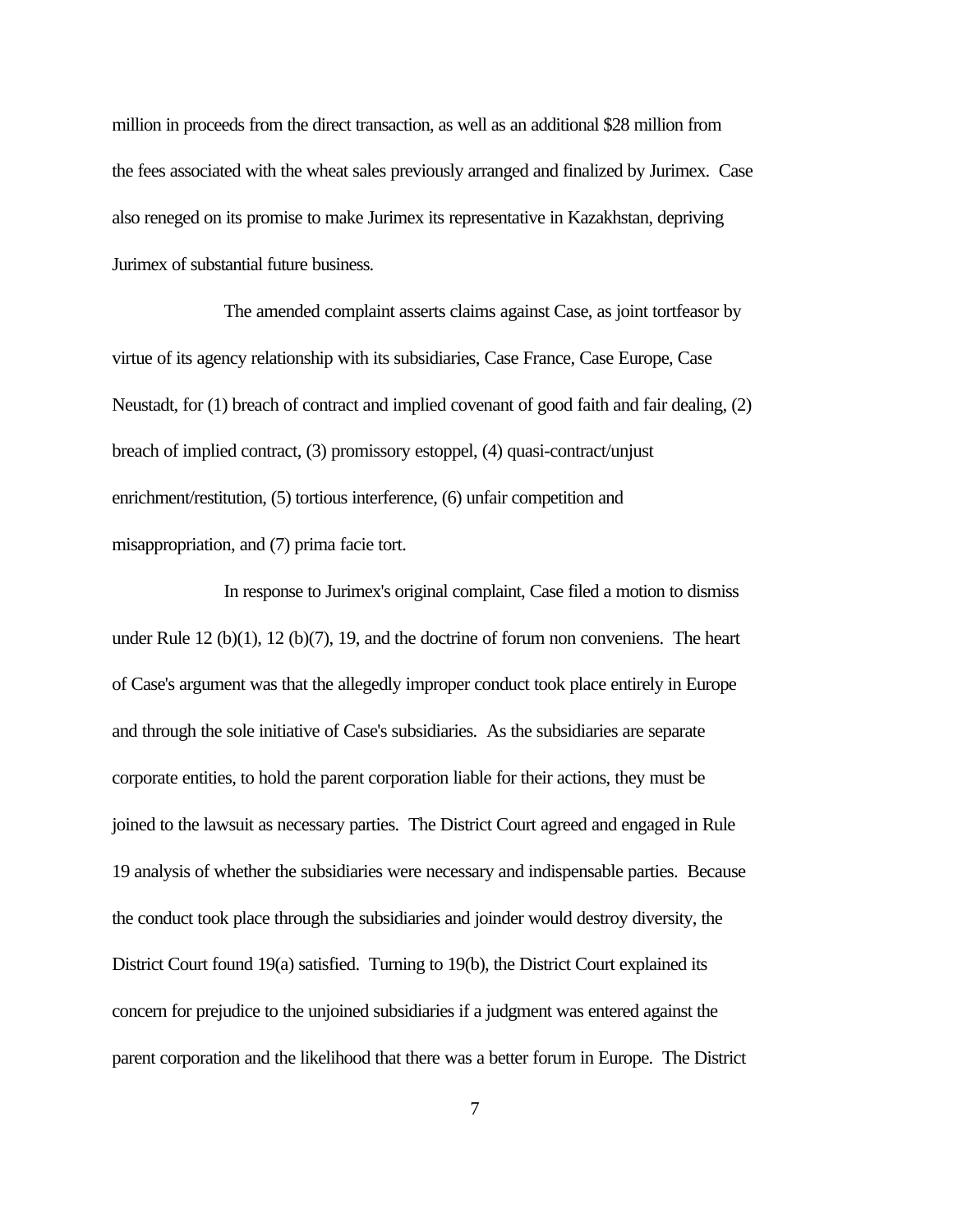Court specifically excluded consideration of the principal-agency theory put forth by Jurimex because it was not alleged in the complaint and denied discovery as to the theory for the same reason.

In light of the adverse decision, Jurimex moved to amend its complaint to include specific language alleging the principal-agency theory, as well as a joint tortfeasor theory. The District Court denied this motion as futile in its March 27, 2002 opinion. The District Court held that Jurimex had not alleged a factual predicate for agency because it did not point to consent by the subsidiaries to act as Case's agent, nor Case's request that the subsidiaries so act. The District Court also found the allegations of Case's control to be too conclusory. The joint tortfeasor theory was also denied, on the grounds that Jurimex had not alleged any tortious conduct by Case, but rather by its subsidiaries. Ultimately, the District Court denied the motion to amend for failure to state a claim.

# III. Discussion

After the initial complaint was dismissed, Jurimex moved to amend its complaint to include specific language detailing the agency relationship.<sup>2</sup> The District Court denied the motion after finding that the facts alleged were not sufficient to state a claim. The District Court committed legal error by failing to consider the effects of certain factual pleadings, and applied an incorrect pleading standard for agency in the

<sup>2.</sup> We will center our discussion on the District Court's decision to deny the amended complaint and affirm the decision to dismiss the original complaint without comment.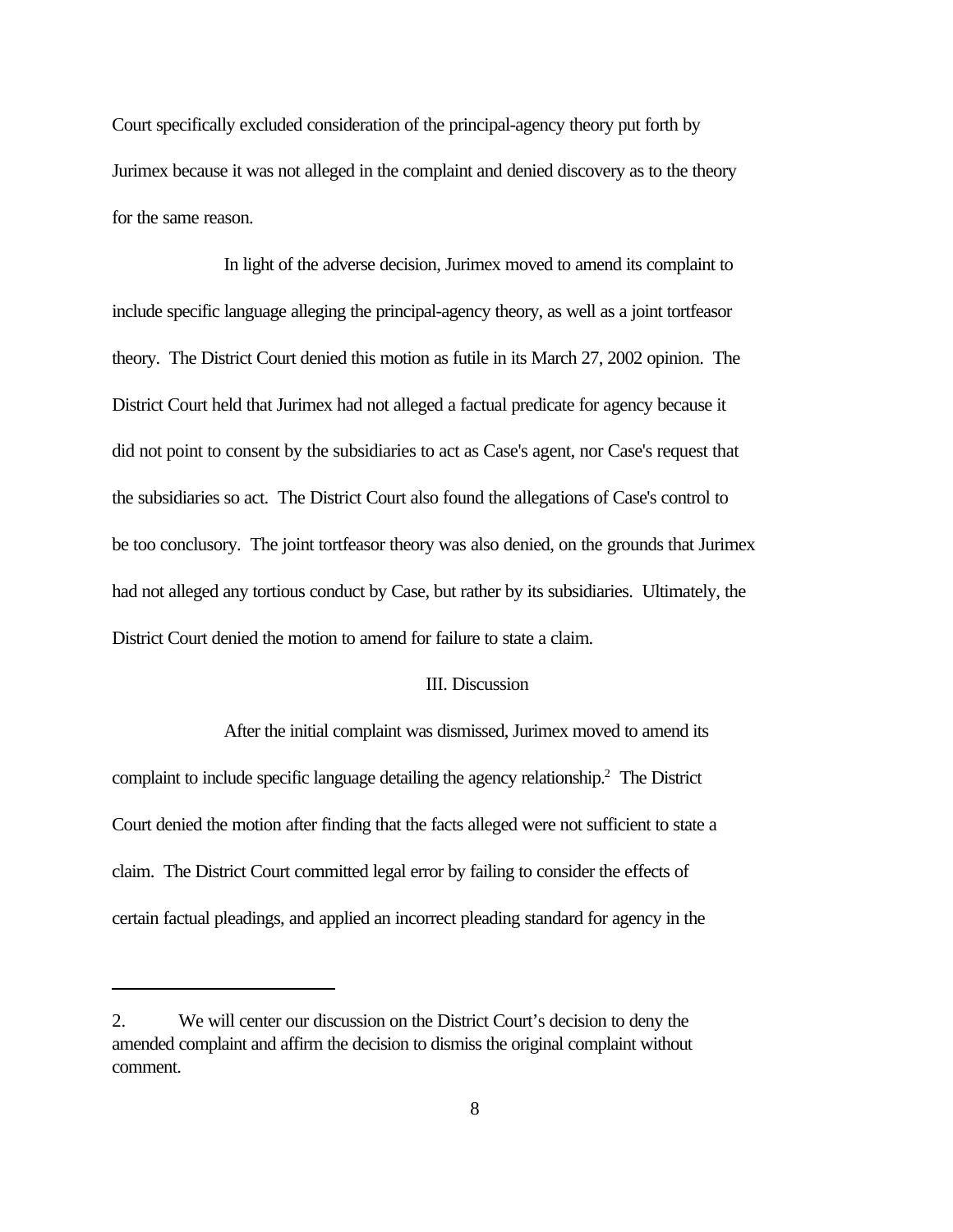context of a Rule 12(b)(6) motion. The decision reached by the District Court

demonstrates that it was not satisfied with the evidence of agency. However, if a complaint

is properly pleaded, the concern for lack of evidence is only germane after an opportunity

for discovery.

In *Shane v. Fauver*, we discussed the appropriate standard for a District

Court to evaluate a motion to amend in light of its potential futility. 213 F.3d 113 (3d Cir.

2000). We explained that:

Among the grounds that could justify a denial of leave to amend are undue delay, bad faith, dilatory motive, prejudice, and futility. "Futility" means that the complaint, as amended, would fail to state a claim upon which relief could be granted. In assessing "futility," the District Court applies the same standard of legal sufficiency as applies under Rule 12(b)(6). Accordingly, if a claim is vulnerable to dismissal under Rule 12(b)(6), but the plaintiff moves to amend, leave to amend generally must be granted unless the amendment would not cure the deficiency.

*Id.* at 115 (citations omitted). During its analysis of the original complaint, the District Court found that the failure to allege agency was fatal to Jurimex's argument that subsidiaries do not have to be joined. Specifically, the District Court noted that the deficiency in the complaint was the reason the jurisdictional analysis was facial rather than factual. *See* Mem. Op. at J.A. 11 (citing *Gould Elecs. Inc. v. U.S.*, 220 F.3d 169, 176 (3d Cir. 2000)). Thus, the District Court regarded the complaint as having failed to state a claim under the agency theory and review of Jurimex's amended complaint should fall under the procedural protections of Rule 12 (b)(6).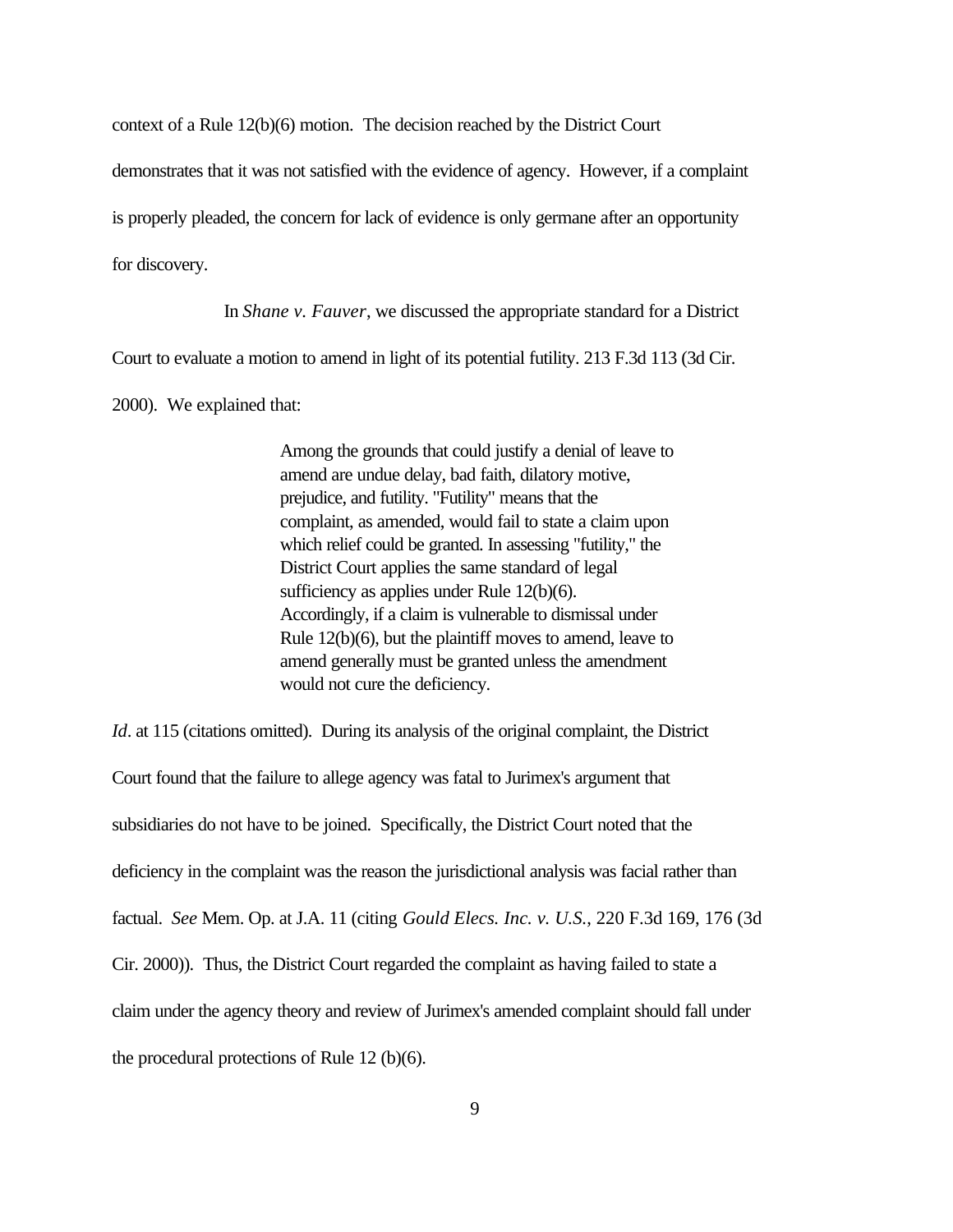Under Delaware law,<sup>3</sup> proof of agency within the context of a

parent-subsidiary relationship requires that the plaintiff "demonstrate that the agent was acting on behalf of the principal and that the cause of action arises out of that relationship." *E.I. DuPont De Nemours and Co. v. Rhone Roulenc Fiber and Resin Intermediates*, 269 F.3d 187, 198 (3d Cir. 2001). We have said that "[o]ne corporation whose shares are owned by a second corporation does not, by that fact alone, become the agent of the second company." *Id*. (quoting *Phoenix Canada Oil Co. v. Texaco, Inc.*, 842 F.2d 1466, 1477 (3d Cir.1988)). Specifically, a "restricted agency relationship may develop whether the two separate corporations are parent and subsidiary or are completely unrelated outside the limited agency setting." *Id*. Jurimex must allege facts sufficient to allow such a relationship to be proven at trial, but it is not required to have extensive proof at the complaint stage. *See Craftmatic Sec. Litigation v. Kraftsow*, 890 F.2d 628, 645 (3d Cir. 1989)("[P]laintiffs cannot be expected to have personal knowledge of the details of corporate internal affairs [at the pleading stage].").<sup>4</sup>

Further, we have held that discovery is necessary when an agency relationship is alleged, thereby implicitly allowing allegations of agency to survive a facial attack.

*Canavan v. Beneficial Finance Corp.*, 553 F.2d 860, 865 (3d Cir. 1977)("Because the

<sup>3.</sup> Both parties analyze the potential agency relationship under Delaware law and we will proceed on that assumption.

<sup>4.</sup> Although *Craftmatic Sec. Litigation* dealt with agency in the context of corporate fraud, it seems illogical to require a more developed factual background in a complaint alleging contract violations that is evaluated under a Rule 8 standard than the factual background we have required under the higher Rule 9 pleading standard for fraud.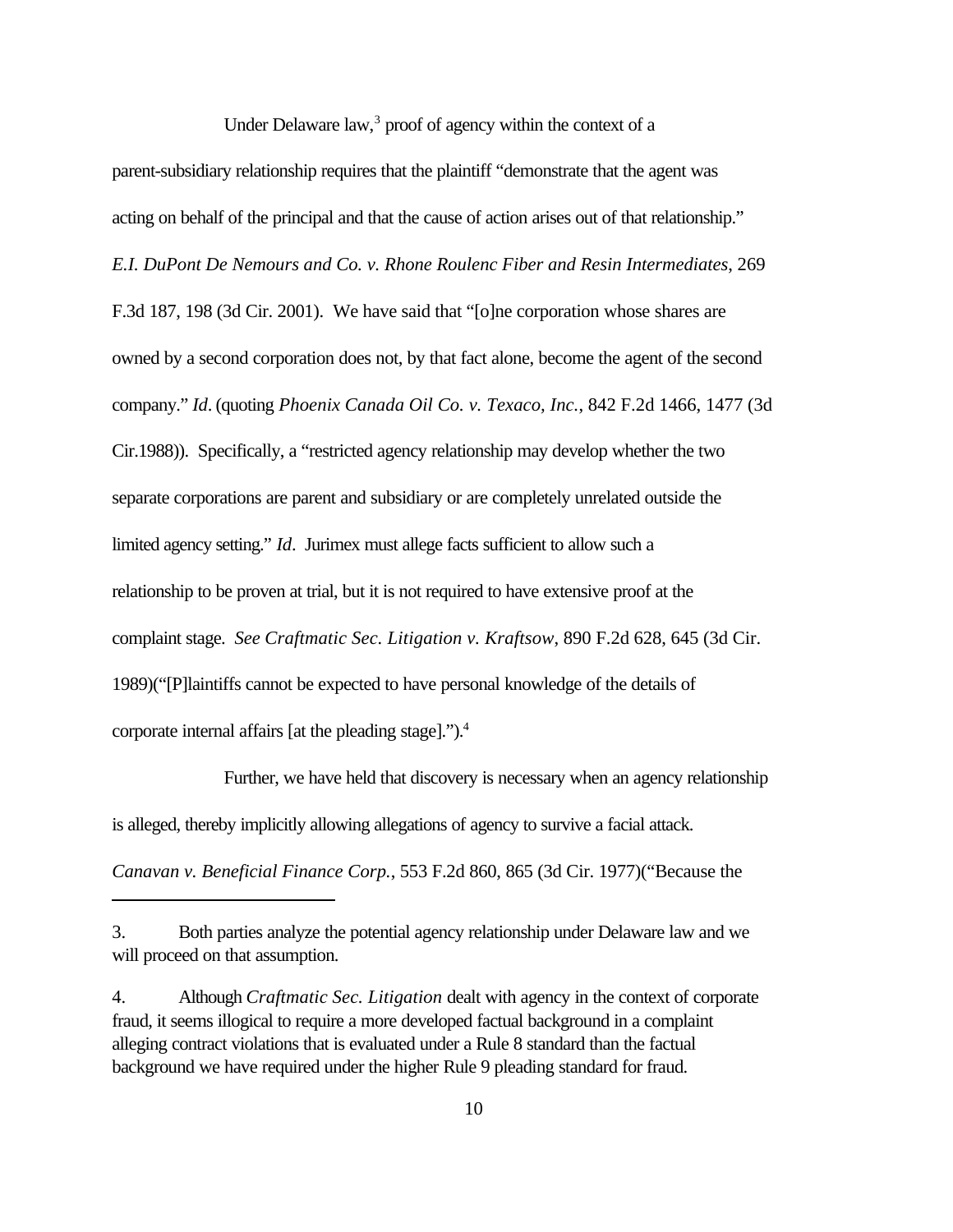existence of an agency relationship hinges largely on the particular facts of each case, discovery was essential to the preparation of an agency theory argument in this case."). Here, Jurimex has alleged that its past dealings with Case have involved its subsidiaries as agents in the same manner as the present and has alleged or produced affidavits evincing financial control of the transaction by Case, not its subsidiaries.

Under a Rule 12(b)(6) motion, a complaint may be dismissed "only if it is certain that no relief could be granted under any set of facts which could be proven." *Rossman v. Fleet Bank(RI) National Assoc.*, 280 F.3d 384, 387 (3d Cir. 2002). Based on the allegations, Jurimex may bring a claim against Case as the parent corporation without joining the subsidiaries if Jurimex proves there is an agency relationship between Case and its subsidiaries. *See Publicker Indus., Inc. v. Roman Ceramics Corp.*, 603 F.2d 1065, 1070 (3d Cir. 1979). Even if the District Court thought the evidence provided by Jurimex during the original jurisdictional hearing fell short from clearly establishing agency, we can presume that the factual nature of the relationship alleged in the amended complaint would be better understood after discovery. For example, during its earlier request for discovery, Jurimex asked for all documents concerning the communications between Case and its subsidiaries specifically limited to the Golden Grain transaction. Evidence of control by Case over the actions of Case France, Paris, and Neustadt would likely be found in such documents and demonstrate agency. By including in its amended complaint the necessary occurrences and reasons that Case controlled its subsidiaries' actions, Jurimex has alleged sufficient facts to survive a Rule 12(b)(6) motion.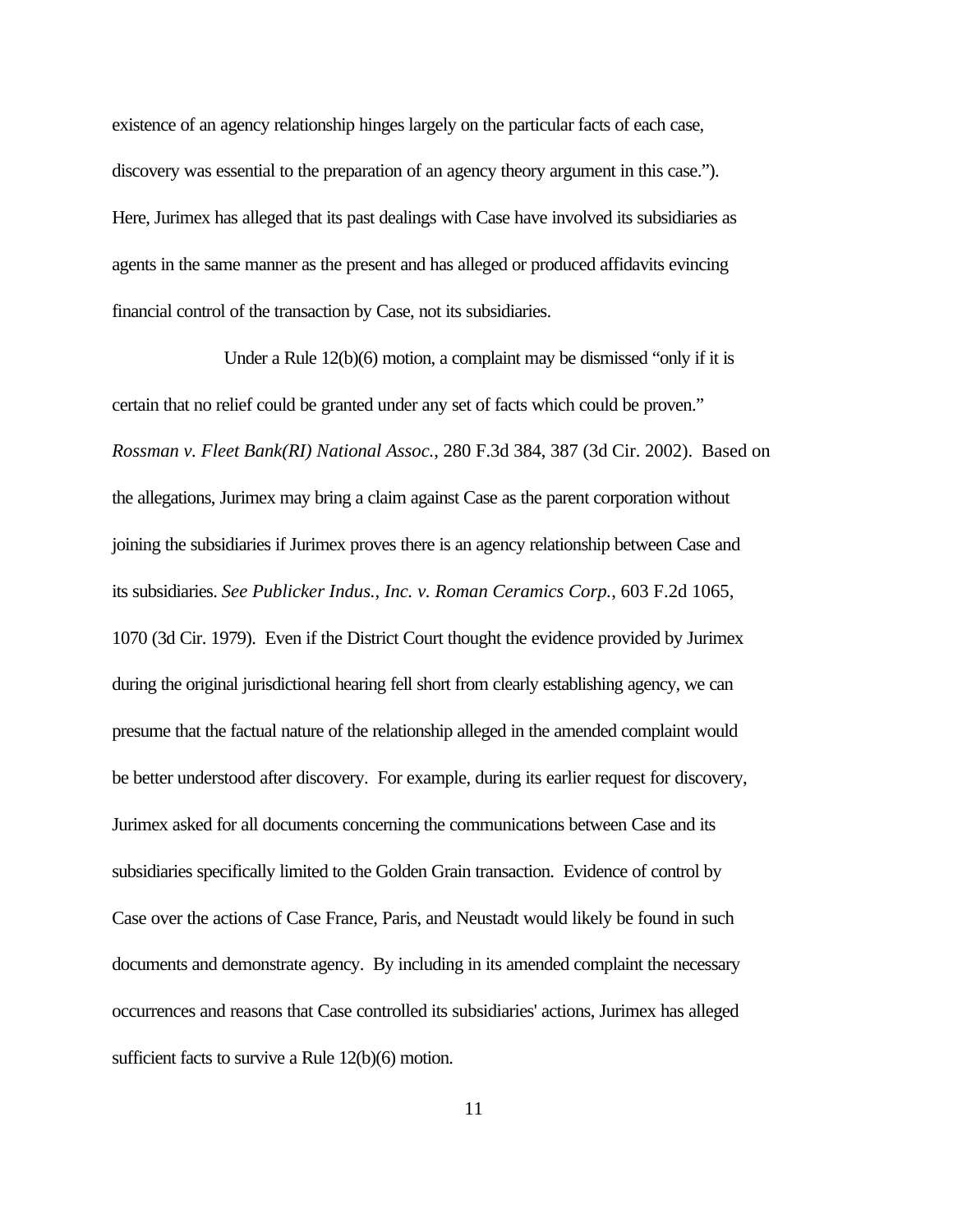We will reverse the District Court and remand with instructions to allow the

amended complaint.

TO THE CLERK:

\_\_\_\_\_\_\_\_\_\_\_\_\_\_\_\_\_\_\_\_\_\_\_\_\_

Please file the foregoing opinion.

/s/ Richard L. Nygaard